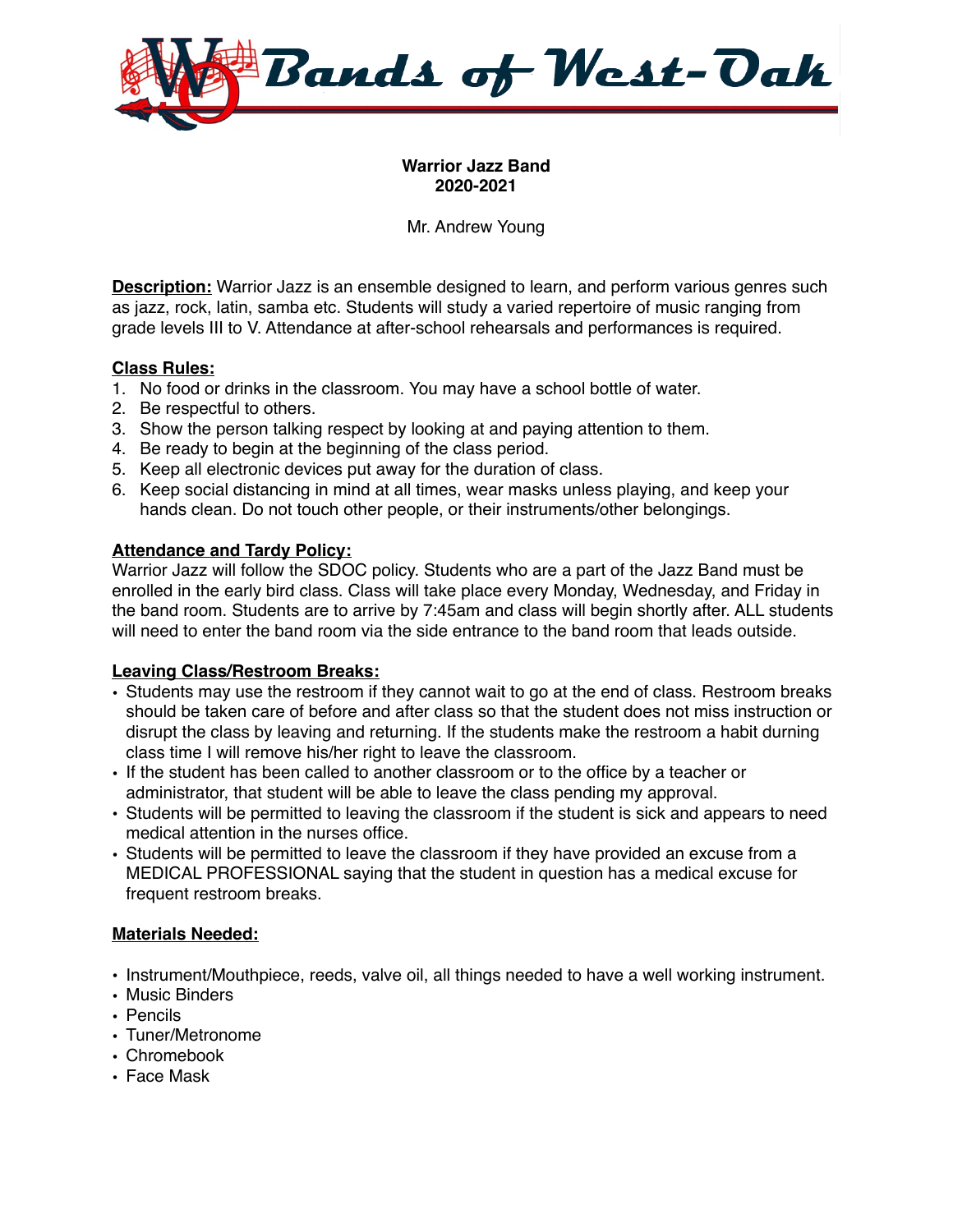### **Grades:**

Grading Scale:  $90-100$  -  $---$  -  $A$  $80-89$   $-- -B$  $70-79$   $-- -C$  $60-69$   $-- -D$  $0-59$   $---F$ 

Grades will be calculated with the following criteria:

Major Grade———60% Minor Grade———40%

## **Grading:**

- *Class Participation (Major)* and performances are the most important part of the band class. All students must come prepared with the materials necessary to perform each day in my classroom. Lack of materials in band class will result in the lowering of the student's participation grade.
- *Playing Tests (Major)* Will consist of groupings of the major and minor scales for your instrument, technique exercises, musical excerpts from the concert band music.
- *• Playing Quizzes (Minor)* Will consist of one major or minor scale, smaller musical excerpts, terms, a technique exercise.
- Written Quizzes *(Minor)* Terms quizzes, short answer responses etc.
- *Performances* are mandatory for all students in the band and make up for over 60% of your final grade.
- *Final Exam (Major)*

# **\*\* Students who are enrolled in this class will also be expected to attend all after school rehearsals/ sectionals/ masterclasses/ and clinics that may be scheduled to prepare for concerts and Jazz Ensemble Performance Assessment.**

## **Requirements for Ensemble Participation**

- Students who are a part of the jazz band program are expected to attend all of the scheduled rehearsals and performances for the entirety of the concert season.
- Students who participate in other school related activities must speak with me far in advance if any practices conflict with the scheduled rehearsals required for band.
- Outside students who participate in the Warrior Jazz must attend all of the scheduled rehearsals after school in order to be considered a part of the ensemble.

## **Excused and Unexcused Absences from after school rehearsals**

- **Excused** absences include illness (absence from school with a doctor's note), death in the family, religious events and major anniversaries.
- **Unexcused** absences are absences that have not been communicated to, and approved by Mr. Young.
- **Absence Request Form:** In order to be approved, students must turn in a form (located in the google classroom and on the band website [www.bandsofwestoak.com\)](http://www.bandsofwestoak.com) 48 hours prior to the scheduled rehearsal time. Recorded requests will be evaluated and approved or denied by Mr. Young. If denied, the absence will become unexcused.